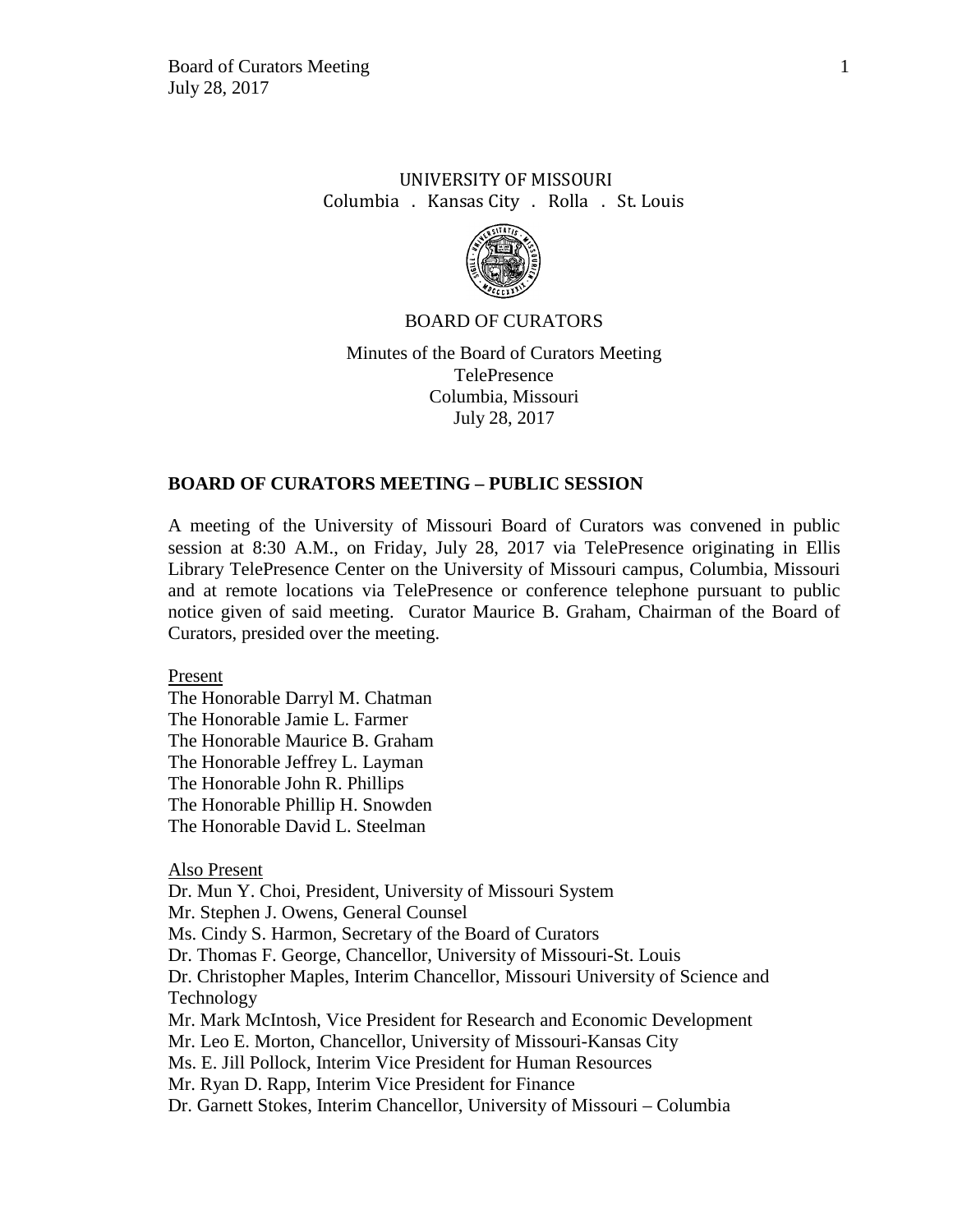Ms. Suzette Heiman, Interim Director of Communications Media Representatives

# **General Business**

Review of Consent Agenda – No discussion.

## **Consent Agenda**

It was endorsed by President Choi, moved by Curator Steelman and seconded by

Curator Snowden, that the following items be approved by consent agenda:

# **CONSENT AGENDA**

## Action

- 1. Minutes, June 19, 2017 Executive Committee Meeting
- 2. Energy Loan Program of the Missouri Department of Economic Development/Division of Energy, UMKC
- 3. Amendment, Honor Council Procedures for Violations of the Standards of Professional Growth and Ethical Behavior, UMKC School of Pharmacy
- 4. Arthroscopic Video Imaging System, MUHC

Roll call vote of the Board:

Curator Chatman voted yes. Curator Farmer voted yes. Curator Graham voted yes. Curator Layman voted yes. Curator Phillips voted yes. Curator Snowden voted yes. Curator Steelman voted yes.

The motion carried.

- 1. Minutes, June 19, 2017 Executive Committee Meeting as presented to the Board of Curators.
- 2. Energy Loan Program of the Missouri Department of Economic Development/Division of Energy, UMKC –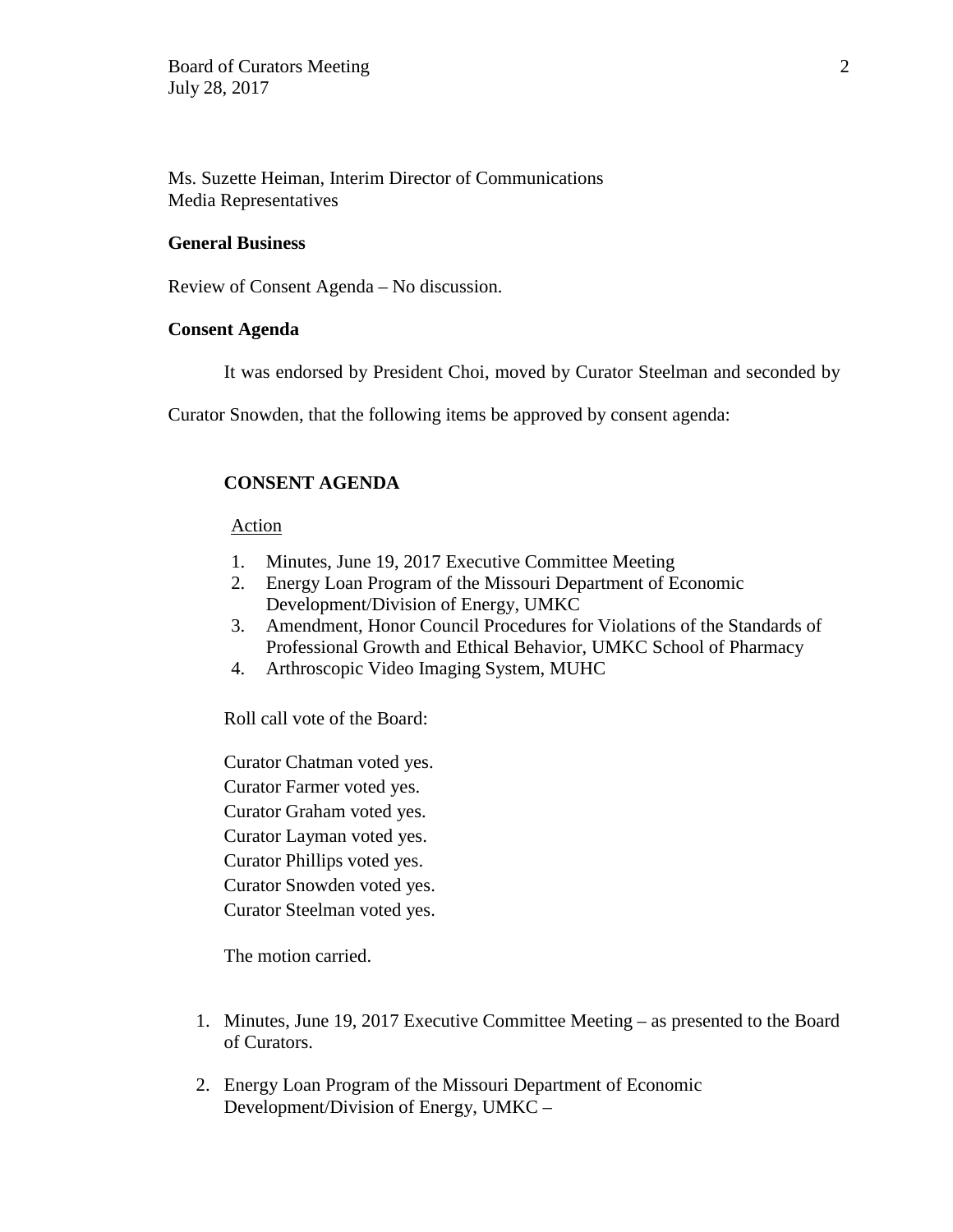That the following resolution be approved:

WHEREAS, THE CURATORS OF THE UNIVERSITY OF MISSOURI ON BEHALF OF THE UNIVERSITY OF MISSOURI – KANSAS CITY, an authorized Borrower under the Energy Loan Program (the "Public Entity"), through technical analysis and reports, has identified certain energy conservation measures which would benefit the Public Entity by reducing future energy costs to the Public Entity and has applied to the Missouri Department of Economic Development/Division of Energy ("DED/DE") for a loan to implement such energy conservation measures (the "Project"); and

WHEREAS, at the Public Entity's request, DED/DE has agreed to lend to the Public Entity certain funds pursuant to Sections 640.651 to 640.686 of the Missouri Revised Statutes ("RSMo"), as amended, up to the maximum amount authorized under Sections 640.651 to 640.686 RSMo based on estimates of savings to be generated from the Project, provided that the Public Entity complies with the various terms and conditions set forth in Sections 640.651 to 640.686 RSMo and in 4 Code of State Regulations 340-2.010 *et seq*., as amended (the "Regulations"); and

WHEREAS, DED/DE may fund this Loan pursuant to its Energy Loan Program (the "Program") from the proceeds of revenue bonds issued by the State Environmental Improvement and Energy Resources Authority (the "Authority") pursuant to a Bond Indenture authorizing the Authority bonds used to fund the Loan (the "Bond Indenture") among the Authority, DED/DE, and the bond trustee named therein (the "Bond Trustee"); and

WHEREAS, in connection with its participation in the Program the Public Entity will be required to execute certain documents in connection with the Loan;

NOW, THEREFORE, BE IT RESOLVED by the Governing Body of the Public Entity as follows:

Section 1. The Governing Body of the Public Entity hereby finds and determines that it is in the best interests of the Public Entity to enter into the Loan Agreement and execute the Promissory Note in order to obtain funds for the purpose of installing energy conservation measures within the Public Entity. The Governing Body has received approval as required by Section 640.653.2 RSMo, as amended. The total Loan amount is hereby authorized in the amount of \$236,080, which amount shall include (i) estimated maximum construction costs of \$224,233, plus interest to accrue during the period from any draws on the loan by the Public Entity until completion of construction of the Project, (ii) interest on the Loan during the term of the Loan, at a rate of two and three-quarter percent (2.75%), and (iii) a loan origination fee of one percent (1%) of the principal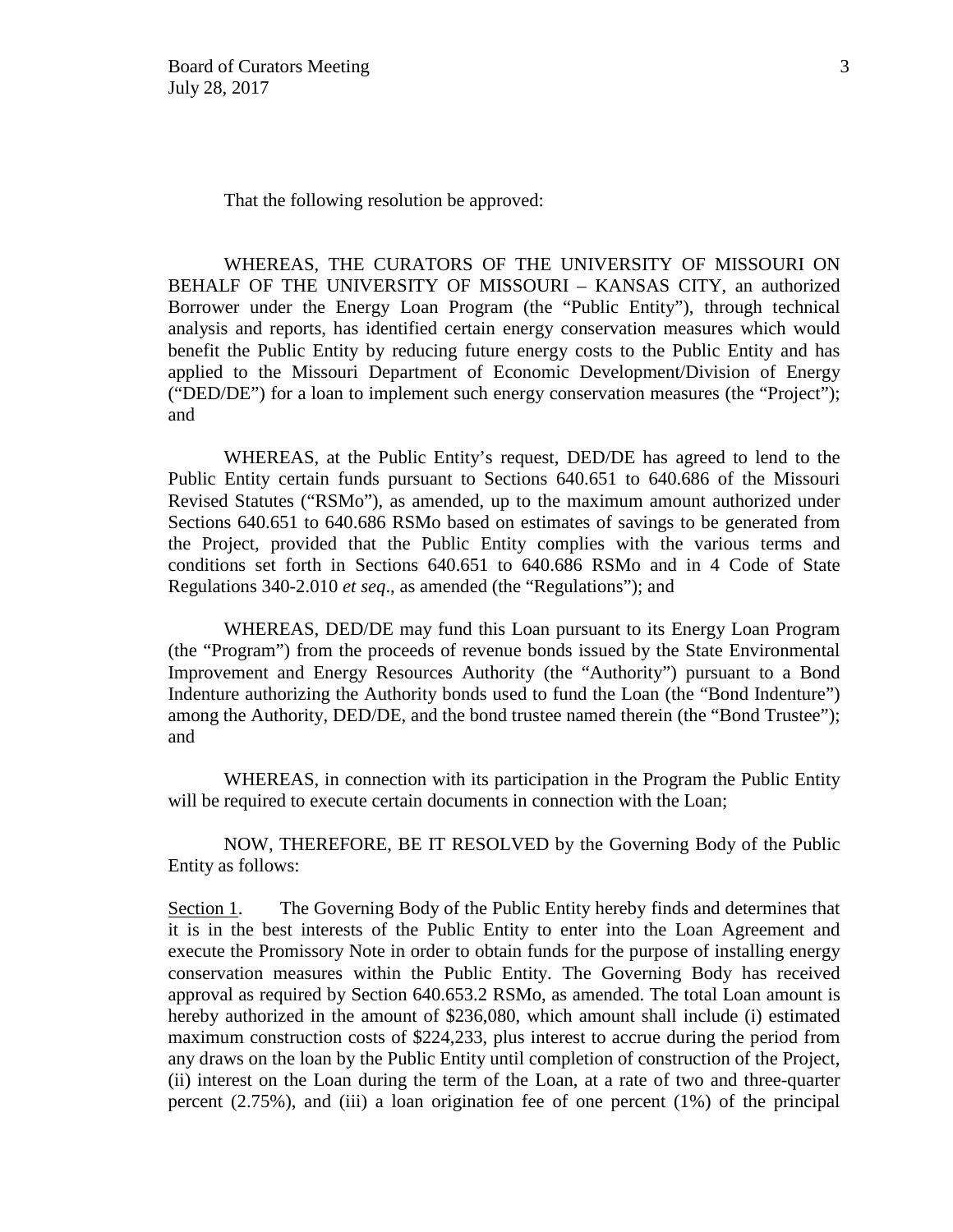amount of the Loan. Under the Loan Agreement, the Public Entity agrees to make semiannual payments equal to one half of the annual energy savings until the promissory note is retired.

> Section 2. That the Public Entity hereby approves the form of the Loan Agreement, which is attached to this Resolution as Exhibit A, the blank form of Promissory Note, attached hereto as Exhibit C, which would reflect the total amount of Project Cost disbursements, one point origination fee and accrued interest as more fully described therein, and the form of Public Entity's Closing Certificate, attached hereto as Exhibit D.

> Section 3. That the chief executive officer and/or chief financial officer of the Public Entity ("Public Entity's Representative"), and each such person hereby is, authorized and empowered and directed to execute, enter into, deliver for and in the name of and on behalf of the Public Entity, under its corporate seal, the following documents (all of such documents, and such other documents, certificates and instruments as may be necessary to carry out the intent of this Resolution, together with any other documents and instruments contemplated thereby, or otherwise necessary or appropriate to effectuate the transaction contemplated thereby, being the "Program Documents"), the forms of which have been presented in draft to the Governing Body:

Exhibit A Loan Agreement; Exhibit C Promissory Note; Exhibit D Public Entity's Closing Certificate.

Section 4. That the Governing Body of the Public Entity hereby approves the Project and authorizes the Public Entity's Representative and such officers and employees as the Public Entity's Representative may designate to proceed with arranging the financing for the Project, in furtherance of and subject to the requirements of this Resolution. The Public Entity's Representative is hereby further authorized and empowered to execute the Program Documents with such additional modifications, corrections, amendments and deletions as shall, in the judgment of such Public Entity's Representative, be necessary or appropriate, in the sole and absolute discretion of such officers, to effectuate the transactions contemplated by this Resolution, the execution of any such documents by any such Public Entity's Representative constituting the conclusive evidence of his or her approval and the approval of the Public Entity to any such changes.

Section 5. That the Public Entity recognizes that DED/DE may choose to fund the Loan under its Energy Loan Program in cooperation with Authority through the issuance and sale of tax-exempt bonds by the Authority, and that a portion of the proceeds of the Bonds may be used to reimburse the Public Entity for any advances made by the Public Entity in connection with the Project.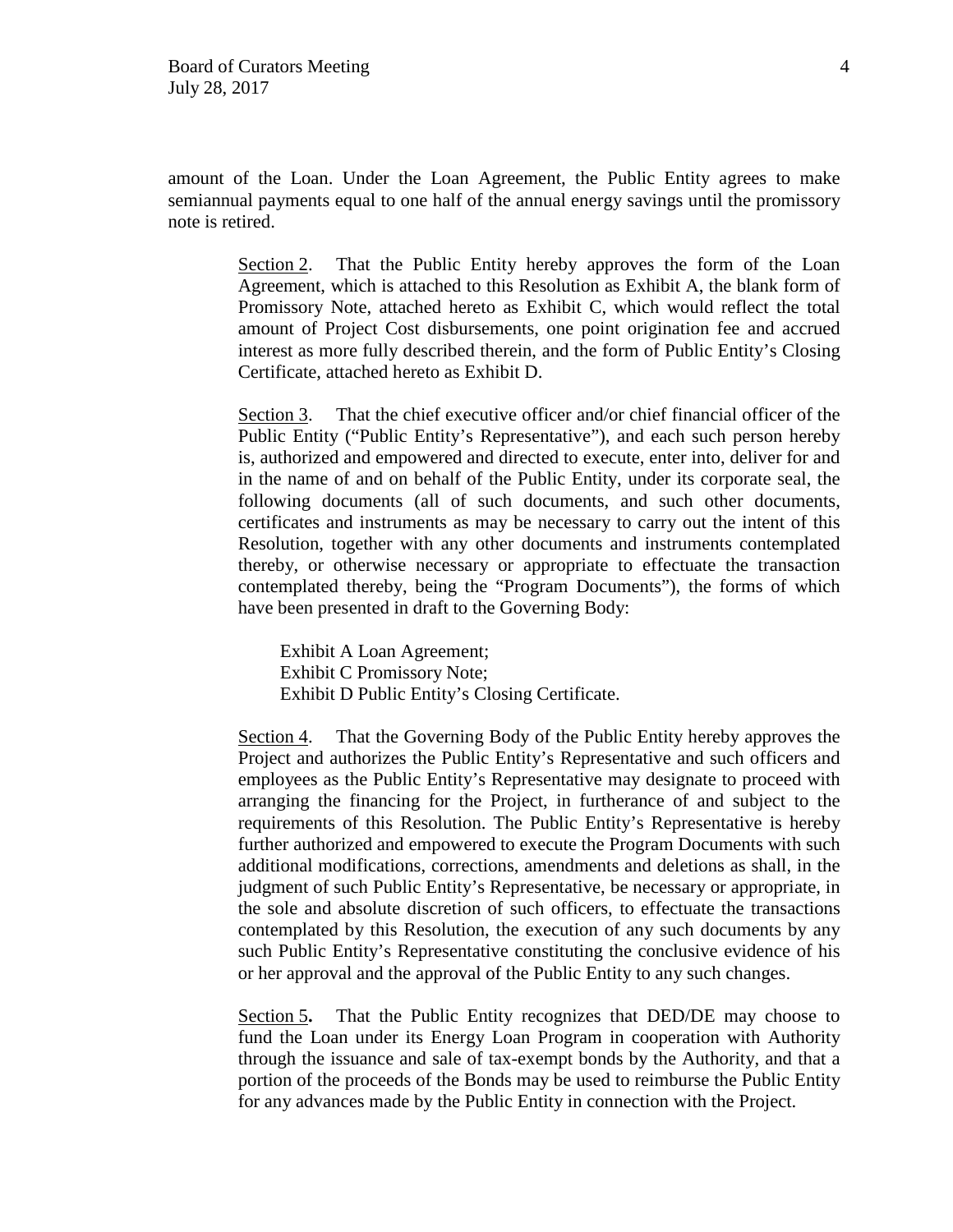3. University of Missouri – Kansas City School of Pharmacy Honor Council Procedure, UMKC –

that the UMKC School of Pharmacy Honor Council Procedures be modified as attached (and as on file with the minutes of this meeting).

## **Honor Council Procedures for**

Violations of the Standards of Professional Growth and Ethical Behavior University of Missouri-Kansas City School of Pharmacy

#### I. **Jurisdiction of the Honor Council**

The Honor Council shall be concerned with specified incidents of alleged violations by University of Missouri-Kansas City School of Pharmacy students of the School's Standards of Professional and Ethical Behavior, Sections IIA and IIB. Violations of the University of Missouri Student Conduct Code as described in Section III will be referred to the Office of the Vice Chancellor for Student Affairs. The standards identify areas of conduct which are judged unacceptable for individuals who are either in or aspire to be in the profession of pharmacy. The Standards of Professional and Ethical Behavior are distributed to all newly enrolled students during orientation. When a pharmacy student has been charged with one or more acts of misconduct according to these standards, the Honor Council shall adhere to the following procedures detail herein. The Honor Council shall have the authority to recommend sanctions upon any accused appearing before the Council. The disciplinary proceedings described are not to be construed as judicial trials. Care shall be taken, however, to comply as fully as possible with the spirit and intent of these procedural safeguards.

#### II. **Organization of the Honor Council**

#### **A. Composition**

The Honor Council members shall consist of the Chair; three voting faculty members, one from each division (3 votes); and one student member from each year P1-P4 of the professional degree programs (4 students). The students not in accused's class will vote. Voting will take place by secret ballot. The chair and faculty members will not be administrators or division chairs. Four members or their alternates (2 faculty (to exclude the chair), 2 students) constitute a quorum. One nonvoting Honor Council staff member will assist the Chair in generation of reports and will be present at the hearings to take minutes.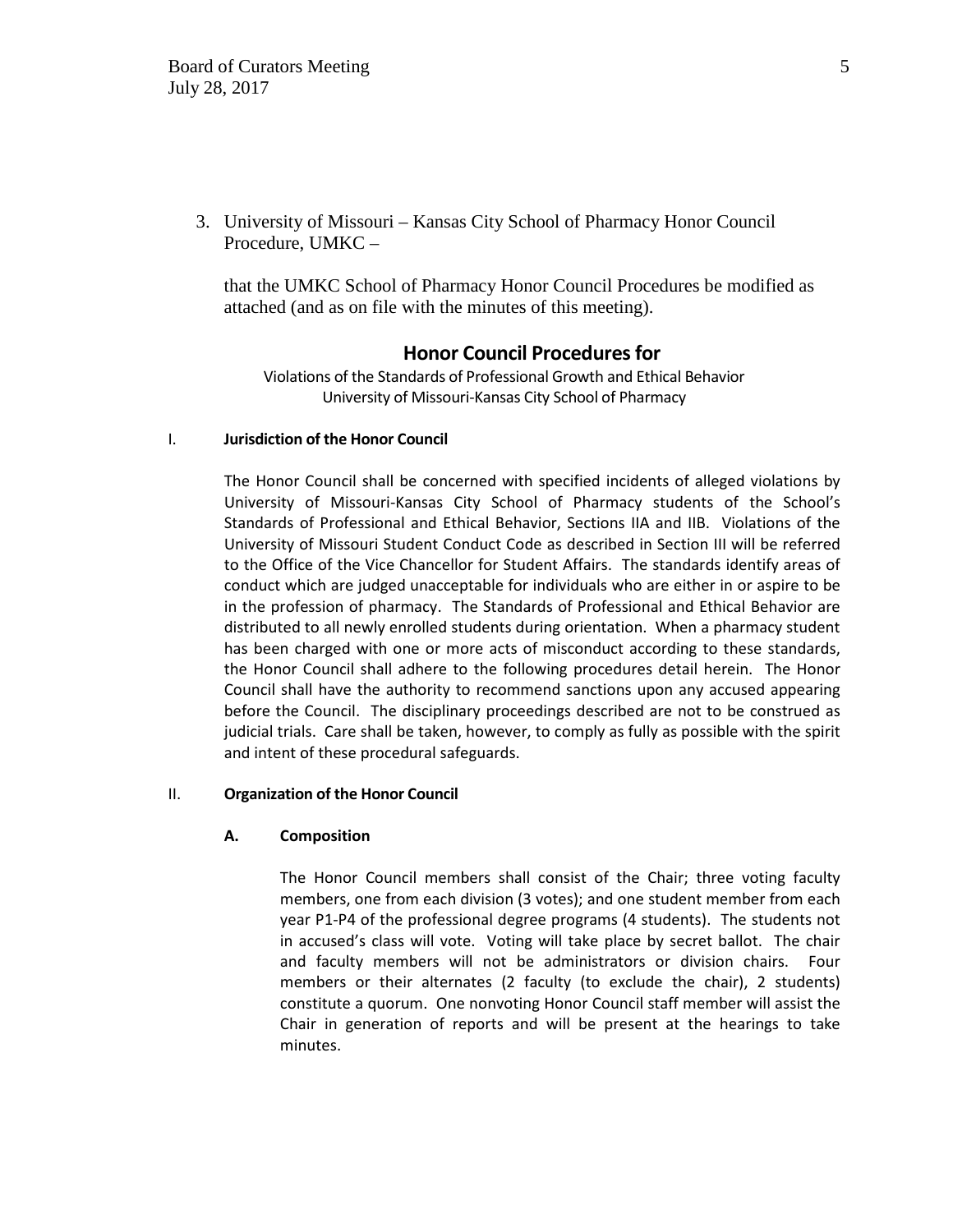In case of a tie among the Honor Council as a whole, the chair shall vote in order to make the final determination upon recommendations from the other members.

Proxy votes will not be allowed.

### B. **Eligibility and Appointment**

The chair of the Honor Council shall be elected by the full faculty. An alternate will also be elected. The three division representatives and an alternate for each shall be elected by their respective divisions. The student representatives and their alternates shall be elected by their class officers from the three sites. The class officers are defined as the President, Vice President, Secretary and Treasurer. All elections shall be held on an annual basis. The P1-P3 classes will elect their representatives in the spring of the year before the academic year for which they come into office. Please note that these representatives will be members of the P2-P4 classes when they assume their positions. The class officers from the new P1 class who enter the program that fall will elect their representatives no later than September 15. Within two weeks rafter all elections are completed, a preliminary meeting of all members to discuss the role and function of the Honor Council will be held.

## C. **Time of Appointment and Term of Office**

All members shall serve a one year appointment or until replaced by election but may be re-elected in subsequent years.

A student is ineligible to continue as a member of the Honor Council if placed on academic or disciplinary probation, or if for any other reason membership of the Council may not be in the best interest of the School of Pharmacy as determined by the Honor Council chair. In this case, the alternate would assume membership on the Council, and another alternate would be chosen by the class officers.

## **D. Primary Administrative Liaison (PAL)**

**A primary administrative liaison (PAL) will be appointed by the Dean for a minimum of a two year term. The PAL will draft the charge and represent the School of Pharmacy in all cases. The PAL will include all references to the School of Pharmacy within this document.**

- **III. Procedures for Report of Violation, Investigation, Informal Disposition, and Notice**
	- **A. Report of Violation**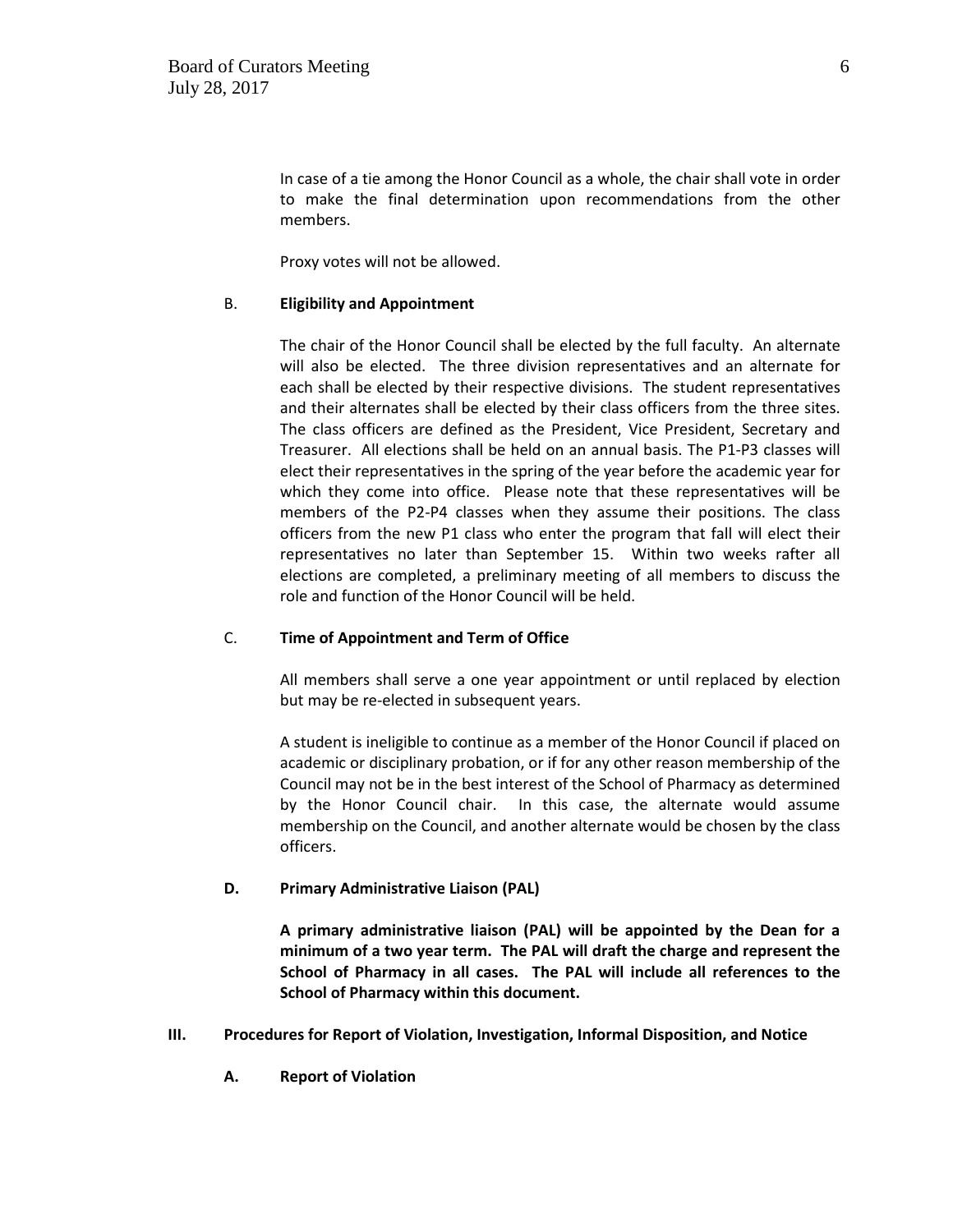An alleged violation of the Standards of Professional and Ethical Behavior should be reported to the PAL of the Honor Council or designee as soon as possible after discovery of the incident. The Chair shall notify the Dean of all accusations.

### **B. Preliminary Procedures and Meeting**

The PAL shall investigate any reported student misconduct before initiating formal conduct procedures.

The PAL is responsible for notifying the accused, in writing by certified mail, of the allegations brought against him/her prior to the commencement of the preliminary meeting and shall receive a copy of these Procedures for Violations of the Standards of Professional and Ethical Behavior along with the written notice. The PAL shall meet with the accused student to give the student the opportunity to present a personal version of the incident or occurrence.

### **C. Informal Disposition**

The PAL shall have the authority to dismiss an allegation or propose appropriate sanctions to the accused student and shall fix a reasonable time within which the student shall accept or reject a proposed informal disposition.

A failure of the student either to accept or reject within the time fixed shall be deemed to be an acceptance and, in such event, the proposed disposition shall become final upon expiration of such time.

If the student rejects informal disposition, it must be in writing and shall be forwarded to the Honor Council.

#### **D. Prior to Formal Hearing**

The PAL shall draft the charge and call the Honor Council into session for a preliminary meeting within 10 working days of receipt of a written accusation of misconduct. The Chair of the Honor Council shall approve meeting dates. In the case that an elected member and an alternate have a conflict of interest in the case, the electing body would choose another member for the one case at the time of the preliminary meeting. [See section IIB for election procedures.] If the case is found to be within the jurisdiction of the Honor Council, a formal hearing will be held. If it is not within the jurisdiction of the Honor Council, the case will be forwarded to the Office of the Vice Chancellor for Student Affairs or other appropriate action will be taken.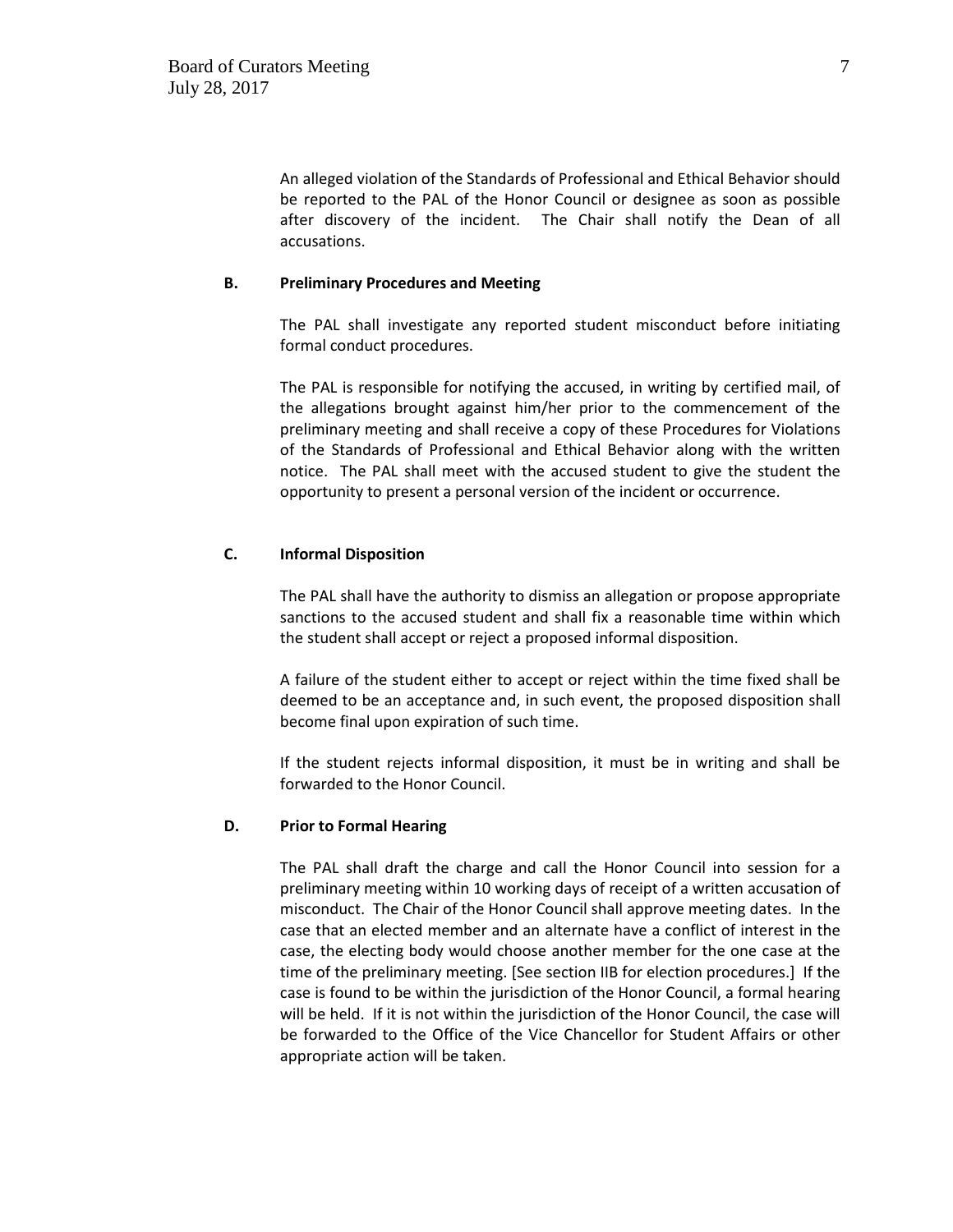The PAL and the accused may meet with the Chair separately to discuss these policies and procedures.

The Dean, designee, or other appropriate university official(s), may at any time temporarily suspend or deny readmission to the accused from the School of Pharmacy pending formal procedures when the Dean or the Chancellor or the Chancellor's designee finds and believes from available information that the presence of the accused on campus would seriously disrupt the School of Pharmacy or constitute a danger to the health, safety, or welfare of members of the School of Pharmacy community. The appropriate procedure to determine the future status of the accused will be initiated within seven calendar days of any action taken.

#### **E. Notice of Formal Hearing**

If the accusation is found at the preliminary meeting to be within the jurisdiction of the Honor Council, the formal hearing will be held within 15 working days of mailing of the official notice. Notice by certified mail will be sent to the address currently on record with the UMKC Registrar's Office. Failure by the accused to have a current local address on record with the Registrar's Office shall not be construed to invalidate such notice.

The PAL, witnesses, and the accused will be given written notice of the hearing by certified mail. The notice shall set forth the date, time, and place of the alleged violation, the conduct for inquiry, the date, time and place of the hearing before the Council, request for attendance of the parties involved, and a reference for the accused to the Rights of the Accused Student Upon Hearing which are outlined in these Procedures.

The notice shall be given at least seven (7) consecutive calendar days prior to the hearing, unless a shorter time be fixed by the Chair for good cause. Any request for continuance shall be made in writing to the Chair who shall have the authority to postpone the hearing if it is determined that the request is timely and made for good cause. The Chair shall notify the Honor Council members, the accused, the PAL, the witnesses, and any other relevant individuals of the new date for the hearing.

If the accused fails to appear at the scheduled time, the Honor Council may hear and determine the matter in the accused's absence.

#### **IV. Procedure for Honor Council Hearing**

**A. Rights of the Honor Council** – The Honor Council shall have the right to: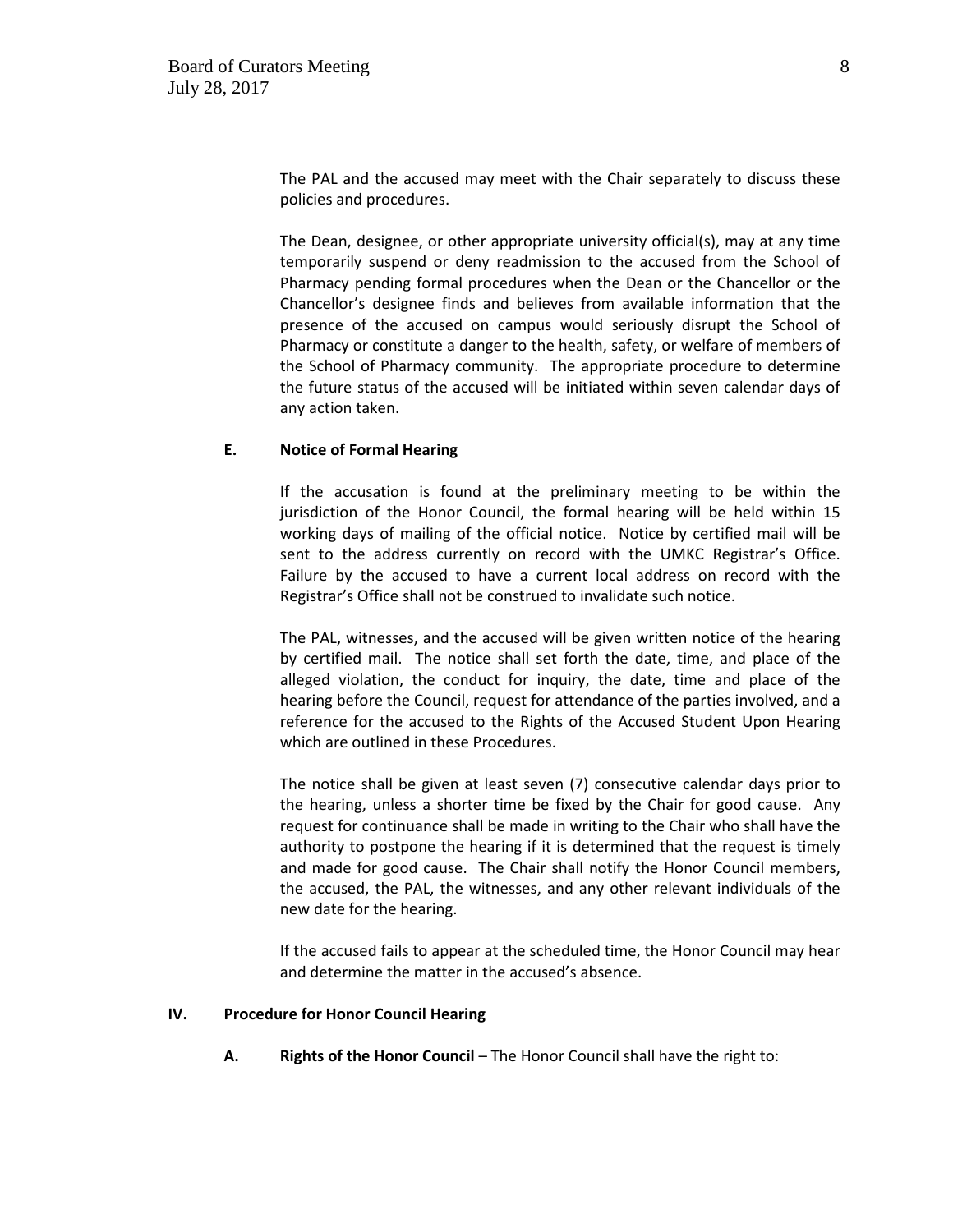- hear together cases involving more than one accused which arise out of the same act of misconduct, but in that event shall make separate findings and determinations for each accused;
- permit a stipulation of facts by the accused involved and the PAL;
- permit the incorporation in the record by a reference of any document, affidavit, or other material produced and desired in the record by the PAL or the accused charged and make a determination of whether the information is relevant to the case at hand.
- question witnesses, the accused, and/or the PAL or challenge other evidence introduced by either the PAL or the accused at any time;
- hear from the Council Chair about dispositions made in similar cases;
- call additional witnesses or require additional investigation,
- dismiss any action at any time;
- permit or require at any time, within a reasonable time as determined by the Council, amendment of the Notice of Hearing to include new or additional matters which may come to the attention of the Council before final determination of the case; provided, however, that in such event the Council shall grant to the accused or the School such time as the Council may determine reasonable under the circumstances to answer or explain such additional matters; and,
- dismiss any person from the hearing who interferes with or obstructs the hearing or fails to abide by the rulings of the Council Chair on any procedural question or request of the Chair for order.
- **B. Rights of the Accused Upon Hearing** The accused scheduled to appear before the Honor council pursuant to formal notice of charges and disciplinary hearing shall have the right to:
	- submit a written response to the charge outlined in the Notice before the scheduled hearing is to commence;
	- request in advance of the scheduled hearing a review of any materials contained in the accused's hearing file which will be kept in the Student Affairs Office;
	- submit a written request for the identities of witnesses to be called to testify before the Council;
	- be present at the hearing;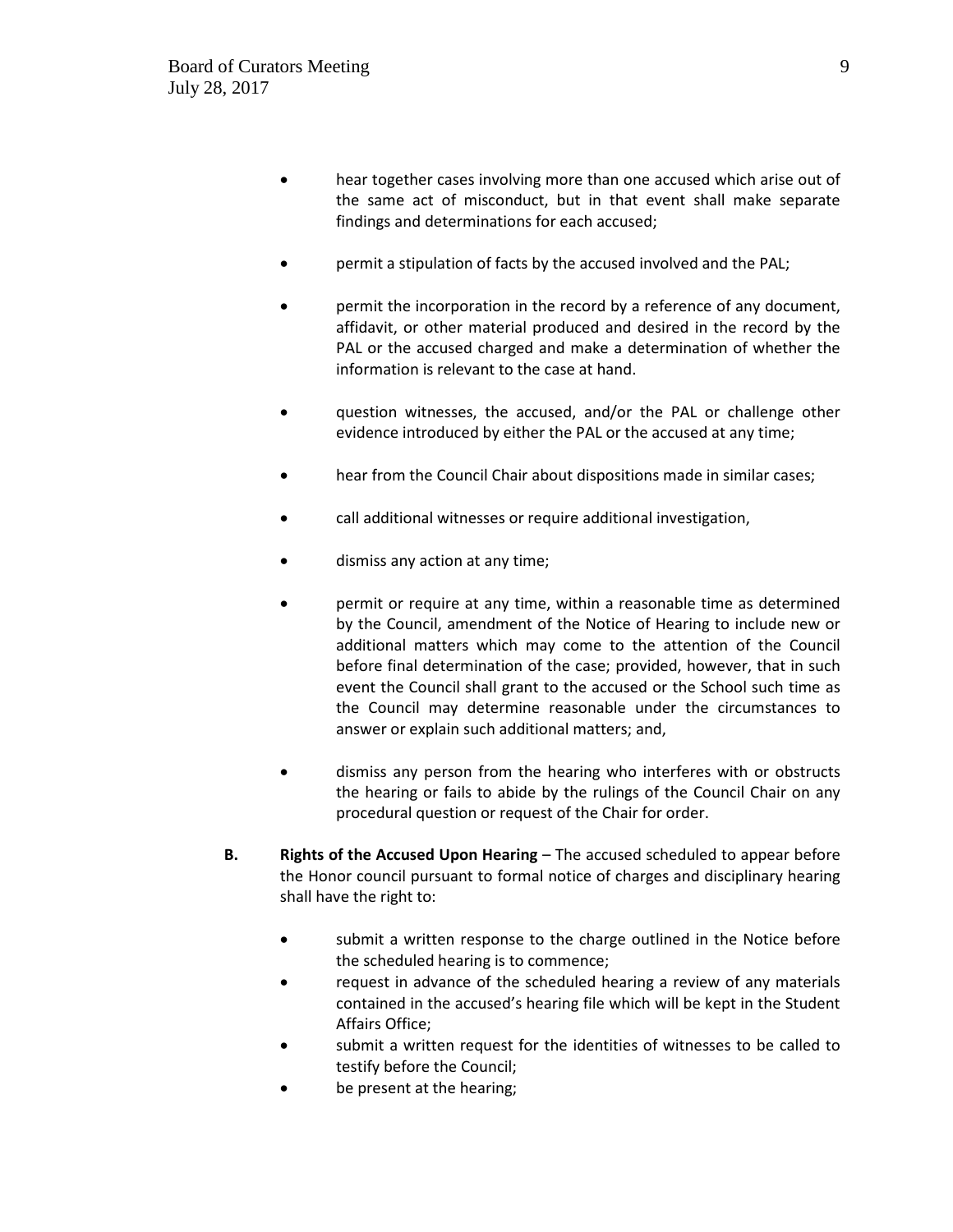- have an advisor or counselor appear with the accused and to consult with such an adviser or counselor before and/or during the hearing: however, the adviser/counselor will not be allowed to question witnesses and/or address members of the Council:
- hear or examine evidence presented to the Honor Council
- question the PAL and/or witnesses present who are testifying at the hearing.
- present evidence by witness, affidavit, written report, other memoranda, photographs, drawings, and any other relevant evidence of any defense the accused desires:
- make any statement to the Honor Council in mitigation or explanation of the conduct in question;
- remain silent to avoid self-incrimination;
- be informed in writing of the findings and any decisions imposed by the Honor Council, the Executive Committee; and,
- appeal the decision and/or disposition to the Chancellor, as herein provided.
- **C. Rights of School of Pharmacy** The Primary Administrative Liaison (PAL) has the right to:
	- be present at the hearing;
	- present evidence by witness, affidavit, written report, other memoranda, photographs, drawings, and any other relevant evidence the PAL desires;
	- offer rebuttal at the appropriate time as determined by the Chair;
	- question witnesses or the accused;
	- have an adviser or counselor appear with the PAL and to consult with such an adviser or counselor before or during the hearing; however, the adviser/counselor will not be allowed to question witnesses and/or address members of the Council;
	- hear or examine evidence presented to the Honor Council by witnesses or the accused; and,
	- be informed in writing of the findings and any decisions imposed by the Honor Council or the Executive Committee.

# **D. Rights of Witnesses**

Witnesses shall be notified of the scheduled time, date, and location of the hearing. Witnesses shall bring with them whatever documentation is requested. Failure of a student witness to appear, without good cause, is a violation of the Standards of Professional and Ethical Behavior.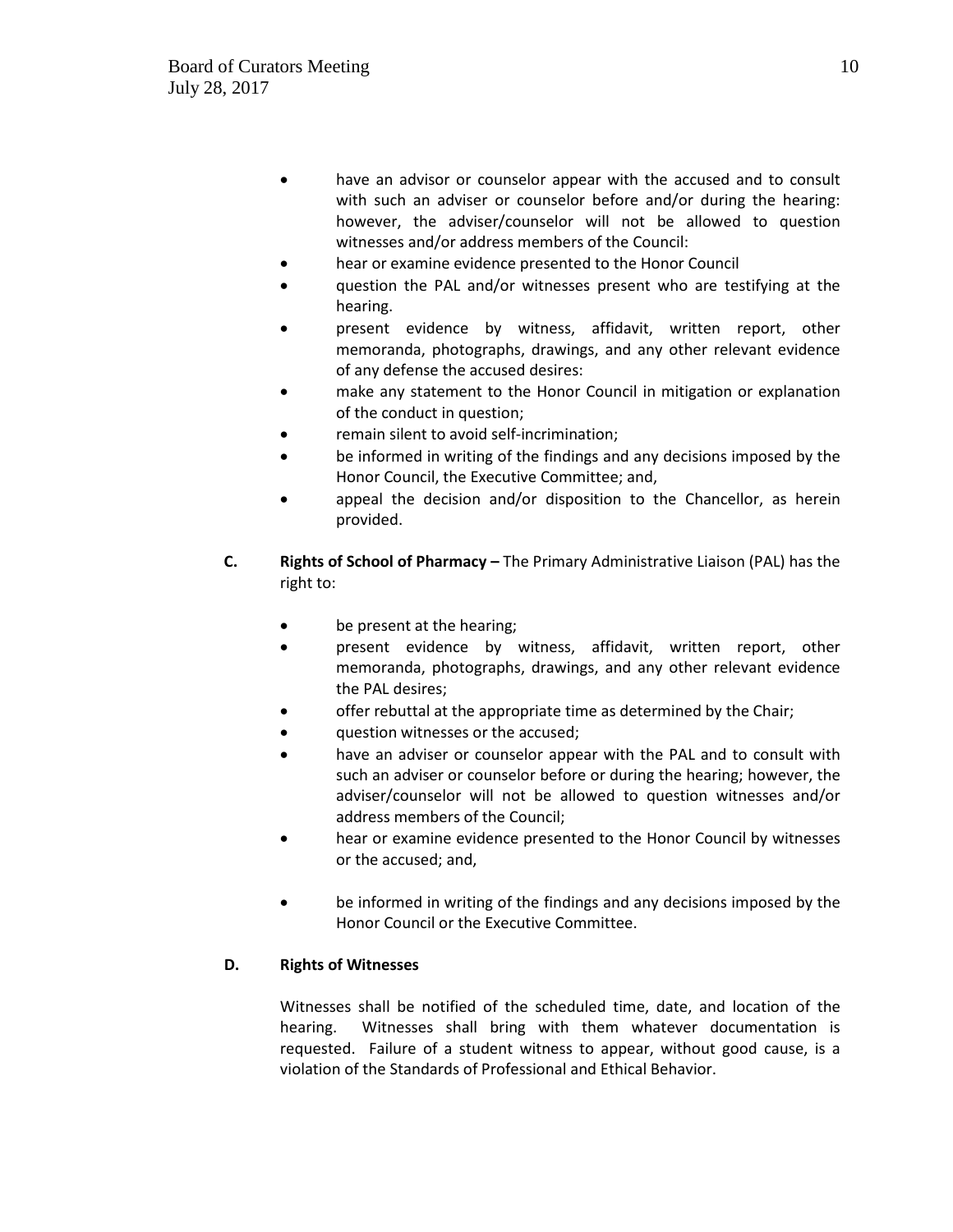## **E. Record of Hearing**

All proceedings of the Honor Council are to be held in the strictest confidence by the members and all other persons involved. The hearings shall be audio taped, and written minutes will also be recorded. The notice, exhibits, hearing record, verdict, and disposition of the Honor Council shall become the record of the Case. This official document shall be filed under strictest security in the permanent records of the Students Affairs Office of the School of Pharmacy. The record shall be accessible at the reasonable times and places to both the University and the accused for the purpose of review or appeal.

## **F. Conduct of the Hearing**

The Honor Council Chair shall preside at the hearing, call the hearing to order, call the roll of the Honor Council members in attendance, ascertain the presence or absence of the accused, read the Notice of Hearing and Charge and verify the receipt of Notice of Charge by the accused, report any continuances requested or granted, establish the presence of any adviser or councilor of the accused, call t the attention of the accused and the adviser any special or extraordinary procedures to be employed during the hearing, and permit suggestions for or objections to any procedures for the Honor Council to consider. NOTE: Advisors will not be allowed to questions the PAL, witnesses, and/or address members of the Council

All requests to address the Council shall be addressed to the Chair. The Chair will rule on all requests and points of order and may consult with Council's legal adviser prior to any ruling. The Chair's ruling shall be final, and all participants shall abide thereby, unless the Chair shall present the question to the Council at the request of a member of the Council, in which event, the ruling of the Council by majority vote shall be final.

Rules of common courtesy and decency shall be observed at all times.

## **1. Opening Statements**

- The Honor Council Chair or designee shall make opening remarks outlining the general nature of the case.
- The accused may make an opening statement to the Council about the charge at this time.
- The PAL may make an opening statement and may add additional clarification to other opening statements as necessary.
- **2. School of Pharmacy's Evidence**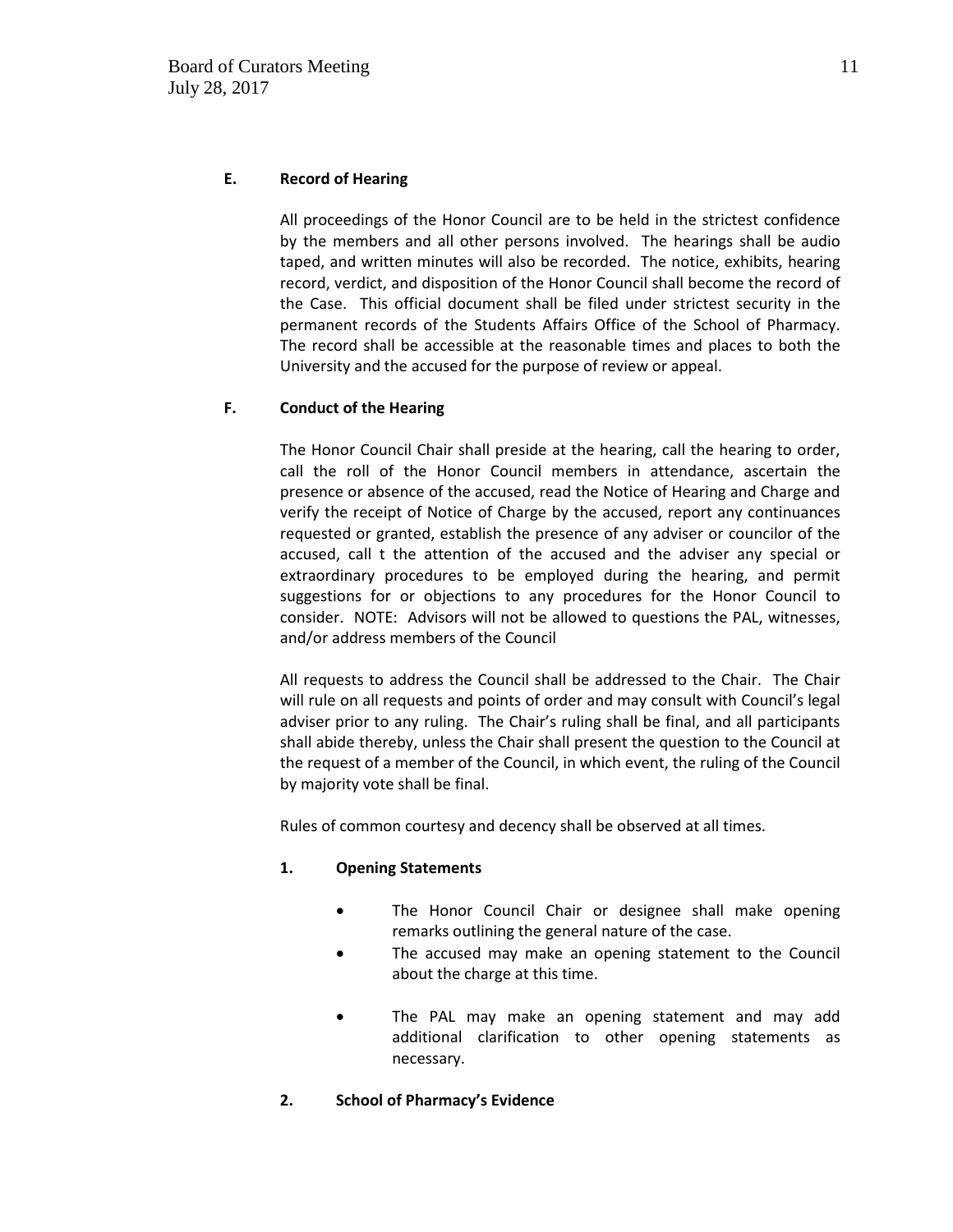- Witnesses of the School of Pharmacy are to be called by the PAL and identified or written reports of evidence are introduced as appropriate.
- The Council may question witnesses at any time.
- The accused may question witnesses or examine evidence at the conclusion of the PAL's presentation.
- The PAL may question own witnesses.

# **3. Accused's Evidence:**

- The accused shall have the opportunity to make a statement to the Honor Council about the charge.
- The accused may present evidence through witnesses or written memoranda.
- The Council may question the accused or witnesses at any time.
- The PAL may question witnesses or examine evidence at the conclusion of the accused's presentation.
- the accused may question own witnesses.

## **4. Rebuttal Evidence:**

The Honor Council may permit the PAL or the accused to offer a rebuttal to the other's presentation.

If it appears that essential testimony is unavailable, or that for other good cause the hearing should be deferred, the Council may continue, recess or discontinue the hearing without prejudice.

## **V. Determination of the Honor Council**

Following the hearing, the Council shall promptly deliberate in closed session out of the presence of the accused, the witnesses, or the PAL. Determination is to be made regarding both the validity of the charge and the discipline, if any, to be imposed.

# **A. Violation of the Standards of Professional and Ethical Behavior**

The Honor Council shall determine if the evidence presented in the hearing supports the charge of violation of the Standards of Professional and Ethical Behavior. The Council shall render a decision, by simple majority vote, of whether a violation has been committed by the accused. Each charge, if there are more than one, shall be considered individually and/or collectively at the discretion of the Council.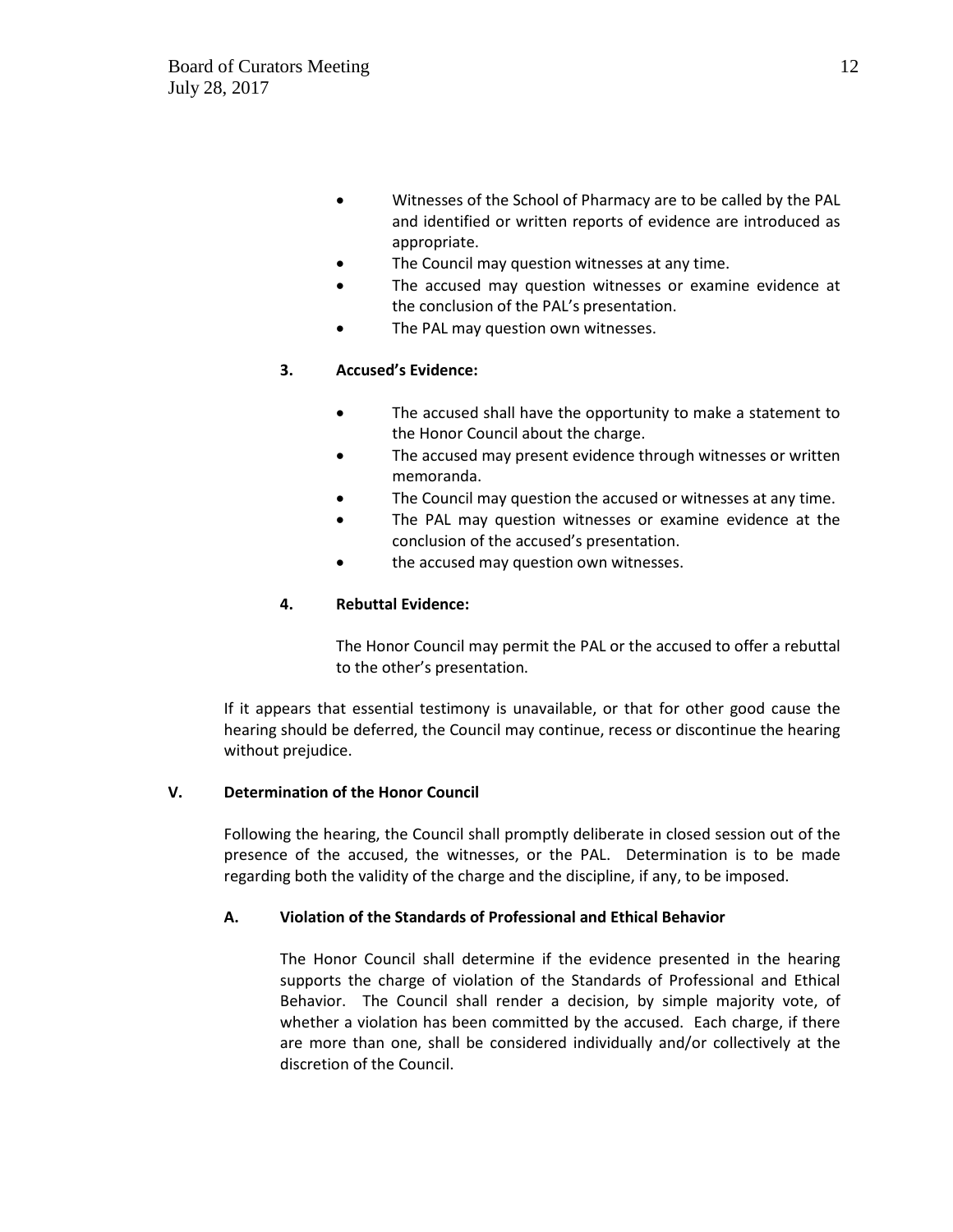### **B. Discipline Imposed**

The Honor Council shall determine the discipline to be imposed, if any, based upon its deliberations. The following forms of discipline are to be recommended by means of a simple majority vote of the Council members. Where there are multiple violations, there can be separate sanctions for each violation. The sanctions include, but are not limited to, the following:

**No Disciplinary Action –** Given when the student is not found in violation of the Standards of Professional and Ethical Behavior.

**Warning** – A written reprimand that the student has violated the Standards of Professional and Ethical Behavior.

**Probation –** A written reprimand for violation of the Standards of Academic Conduct that includes a designated period of time, the probability of more severe sanctions if the student violates any institutional regulations(s) during the probationary period, and subject to any appropriate terms or conditions, such as loss of privileges, restitution, and discretionary assignments.

**Suspension –** An involuntary separation from the School of Pharmacy for a specified period of time or until special conditions have been met, with a statement whether suspension should relate back to the date of the offense, begin at the time imposed, or begin at a date specified in the future. At the conclusion of the period of suspension, the suspended student is automatically returned to student status. Conciliation for readmission may be specified.

**Dismissal –** An involuntary separation from the School of Pharmacy for an indefinite period of time. The order of dismissal may specify a date before which the faculty will not consider a petition for readmission from the dismissed student.

**Expulsion –** Permanent separation from the School of Pharmacy.

A copy of the imposed sanction is to be placed in the student's non-academic file.

**C.** An oral presentation of the Council's findings and recommendations is permitted following the hearing, but a written document including findings of fact, verdict, and recommended disposition shall be completed as soon as possible after the hearing. This Final Report of the Council shall be submitted to the Executive Committee and the Office of the Vice Chancellor for Student Affairs. All parties will be notified in writing of the Honor Council's recommendation by certified mail within seven calendar days.

#### **VI. Decision of the Executive Committee**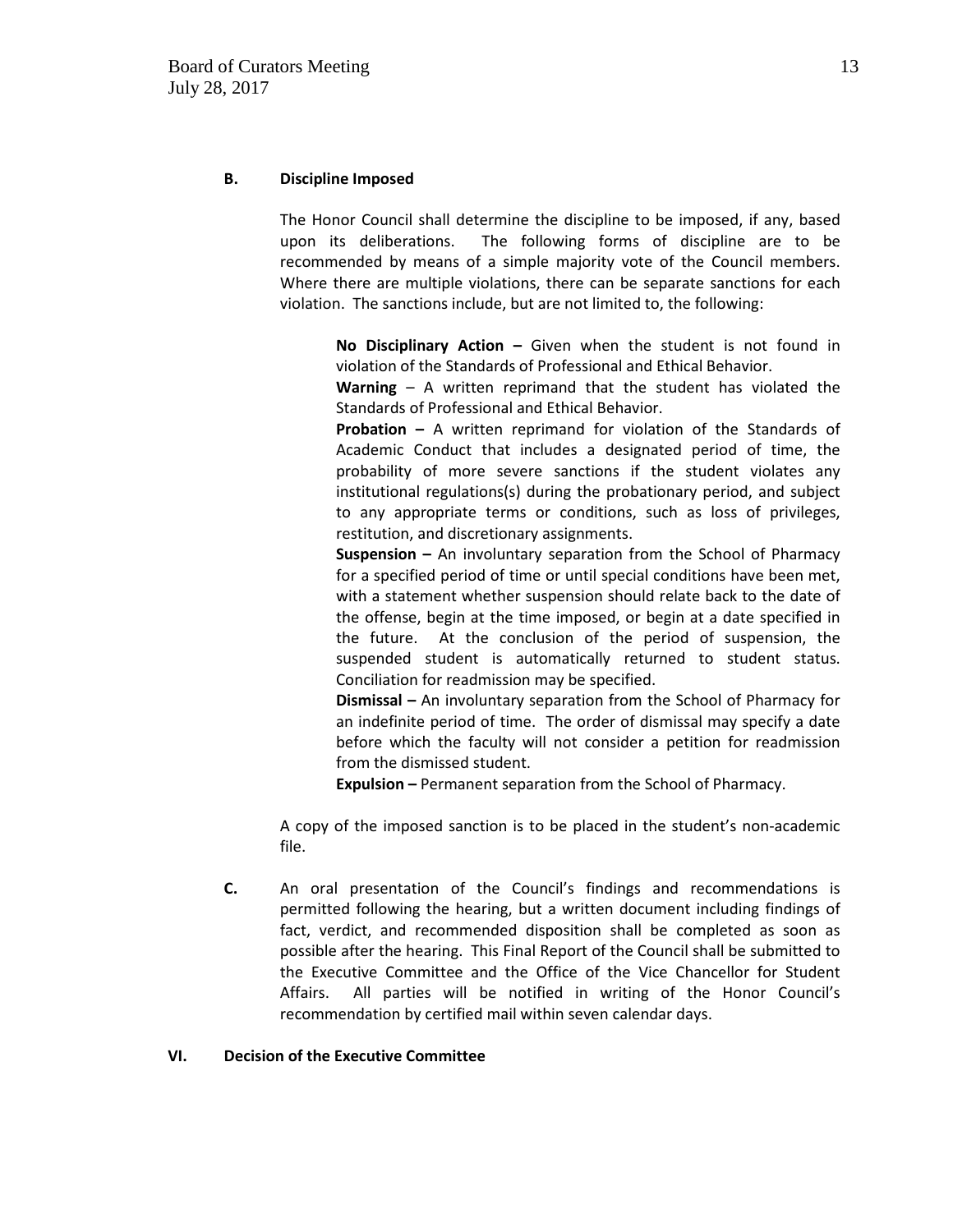The findings and determination of the Honor Council serve as recommendations to the Executive Committee. The Executive Committee, as described in the School of Pharmacy By-Laws, chaired by the Dean or designee, reviews the charge, the finding of fact, the decision of the Council, and the recommended discipline to be imposed from the Honor Council. They also assured that the procedures outlined for the Honor Council were successfully followed.

The Executive Committee has the right to request further information from either party. Either party can also request to address the Executive Committee. In either case, both parties will be notified of the request, the nature of the request, and be asked to attend if deemed necessary by the Executive Committee. Both parties will have the same rights as they have upon hearing as outlined in IV B & C of this document.

The Executive Committee hearings shall be audio taped, and written minutes will also be recorded. The notice, exhibits, hearing record, verdict, and disposition of the Executive Committee shall become the record of the Case. This official document shall be filed in the permanent records of the Student Affairs Office of the School of Pharmacy. The record shall be accessible at the reasonable times and places to both the University and the accused for the purpose of review or appeal.

After deliberation and careful consideration, the Executive Committee approves, by simple majority vote, one of the following actions:

- to sustain the recommendations of the Honor Council;
- to amend the recommendations of the Honor Council to another type of sanction,
- to remand the Honor Council's recommendations; or,
- to reverse the Honor Council's recommendations.

The Dean shall notify the accused of the findings of the Honor Council and the Executive Committee in writing, by certified mail, within seven calendar days of the Executive Committee meeting. Copies of the letter will be sent to the Honor Council Chair, the PAL, and the Office of Student Affairs for placement in the accused's file and in the official hearing file.

#### **VII. Right of Appeal**

When a recommendation from the Honor Council and the Executive Committee is made for some form of disciplinary action other than 'no disciplinary action', the accused may appeal such decision to the Chancellor or designated representative by filing written notice of appeal with the Chancellor within ten (10) consecutive calendar days after notification of the decision of the Executive Committee. A copy of the Notice of Appeal will also be given by the accused to the Dean of the School of Pharmacy at the time of filing who will transmit copies to the Executive Committee and the Honor Council. The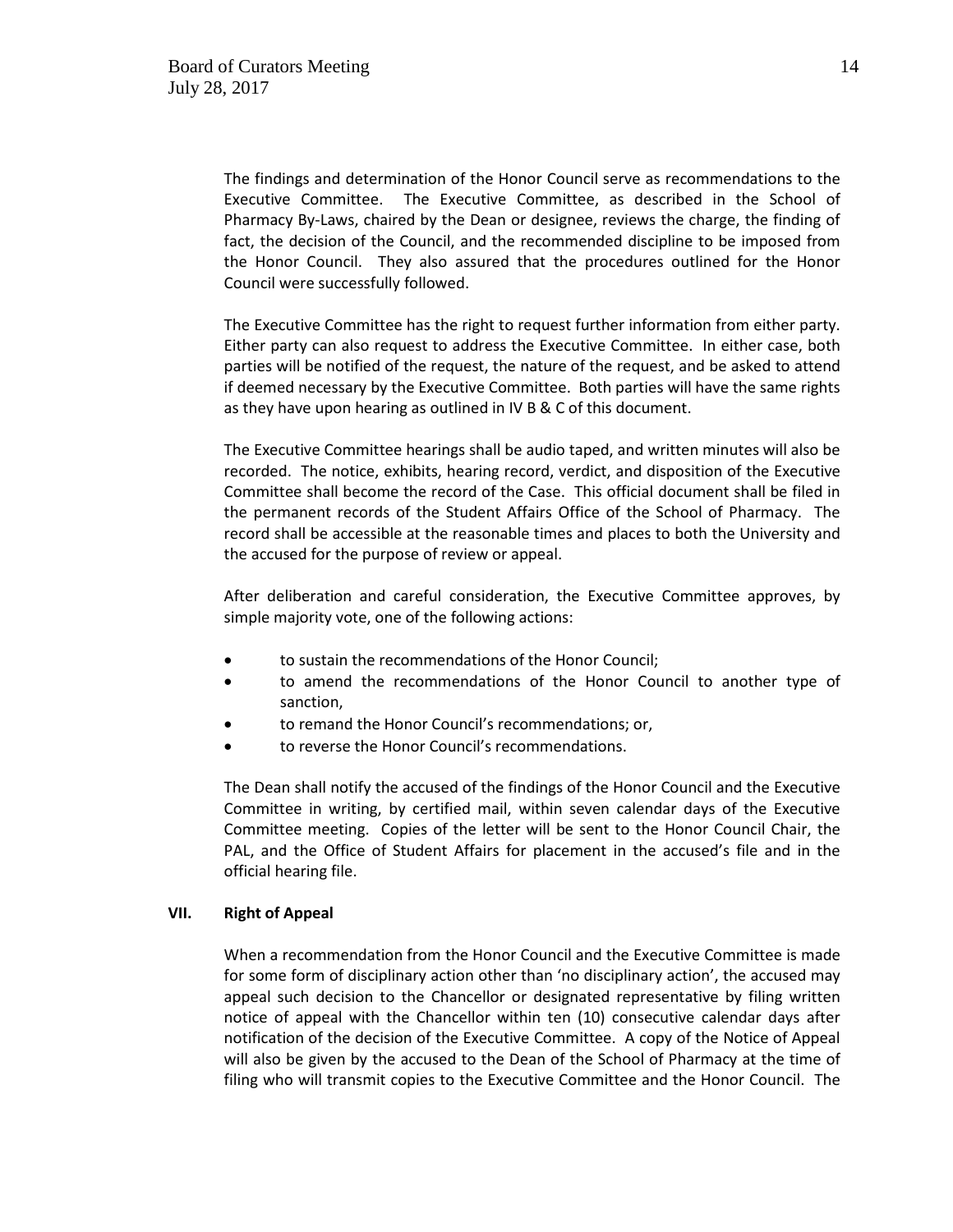accused may file a written memorandum for consideration by the Chancellor with the Notice of Appeal.

The Chancellor or designated representative shall review the record of the case and the appeal documents and may affirm, reverse, or remand the case for further proceedings and shall notify the Dean and the accused in writing of the decision on the appeal. The action of the Chancellor shall be final unless it be to remand the matter for further proceedings.

Status during Appeal: In cases of suspension, dismissal or expulsion where a Notice of Appeal is filed within the required time, the accused may petition the Chancellor in writing for permission to attend classes pending final determination of appeal. The Chancellor may permit the accused to continue in school under such conditions as may be designated pending completion of appellate procedures, provided such continuance will not disrupt the University or constitute a danger to the health, safety or welfare of the University Community. In such event, however, any final disciplinary action imposed shall be effective from the date of the action of the Executive Committee.

#### **VIII. Status of the Standards of Professional and Ethical Behavior**

Amendments to the Standards of Professional and Ethical Behavior and/or Honor Council Procedures for Violations may be proposed by petition of any twenty-five members of the student body, or the Honor Council on its own motion, or the faculty.

A proposed amendment in the Standards of Professional and Ethical Behavior and/or Honor Council Procedures for Violations must be approved by a 2/3 majority vote of the Honor Council members present (all members have the right to vote on amendments = 9 votes), by a 2/3 majority vote of the faculty present, by the Chancellor, and the Board of Curators.

The Standards of Professional and Ethical Behavior and/or Honor Council Procedures for Violations may be terminated at any time by action under the general amending procedure.

4. Sole Source, Arthroscopic Video Imaging System, MUHC –

That MUHC be authorized to purchase/lease Arthroscopic Video Imaging System from Arthrex Inc. at a total cost of \$1,676,136.

Funding is as follows: Missouri Orthopedic Institute OR Operating Fund H2187-741600

## **General Business**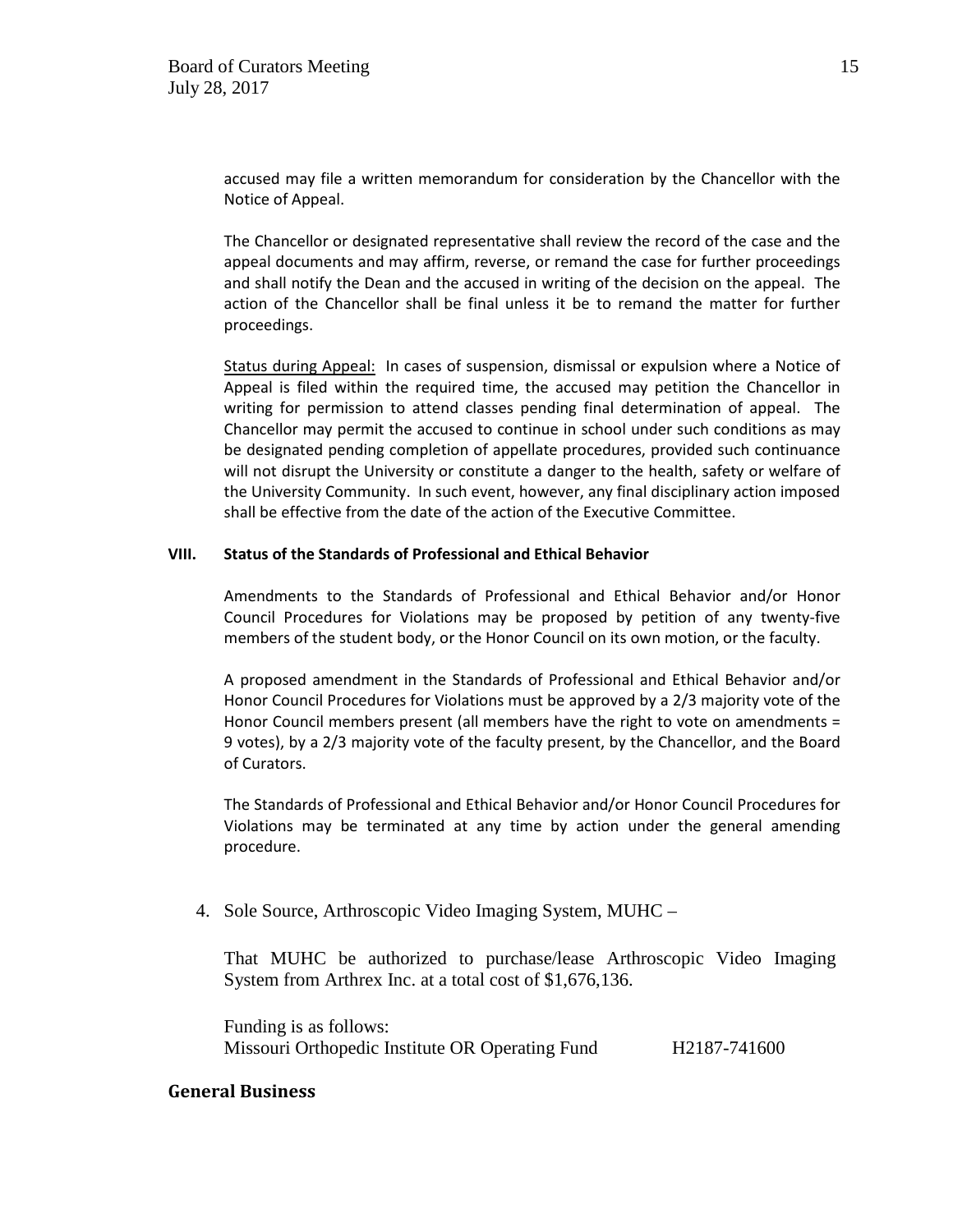It was moved by Curator Snowden and seconded by Curator Layman, that there shall be an executive session with a closed record and closed vote of the Board of Curators meeting July 28, 2017 for consideration of:

- **Section 610.021(1), RSMo**, relating to matters identified in that provision, which include legal actions, causes of action or litigation, and confidential or privileged communications with counsel; and
- **Section 610.021 (3), RSMo,** relating to matters identified in that provision, which include hiring, firing, disciplining, or promoting of particular employees; and
- **Section 610.021 (12), RSMo,** relating to matters identified in that provision, which include sealed bids and related documents and sealed proposals and related documents or documents related to a negotiated contract; and
- **Section 610.021(13), RSMo,** relating to matters identified in that provision, which include individually identifiable personnel records, performance ratings, or records pertaining to employees or applicants for employment.

Roll call vote of the Board:

Curator Chatman voted yes. Curator Farmer voted yes. Curator Graham voted yes. Curator Layman voted yes. Curator Phillips was absent for vote. Curator Snowden voted yes. Curator Steelman voted yes.

The motion carried.

# **Health Affairs Committee**

The only agenda item addressed at this time was a recommendation to move into a closed session meeting of the Committee.

The public session of the Board of Curators meeting recessed at 8:38 A.M. on Friday, July 28, 2017.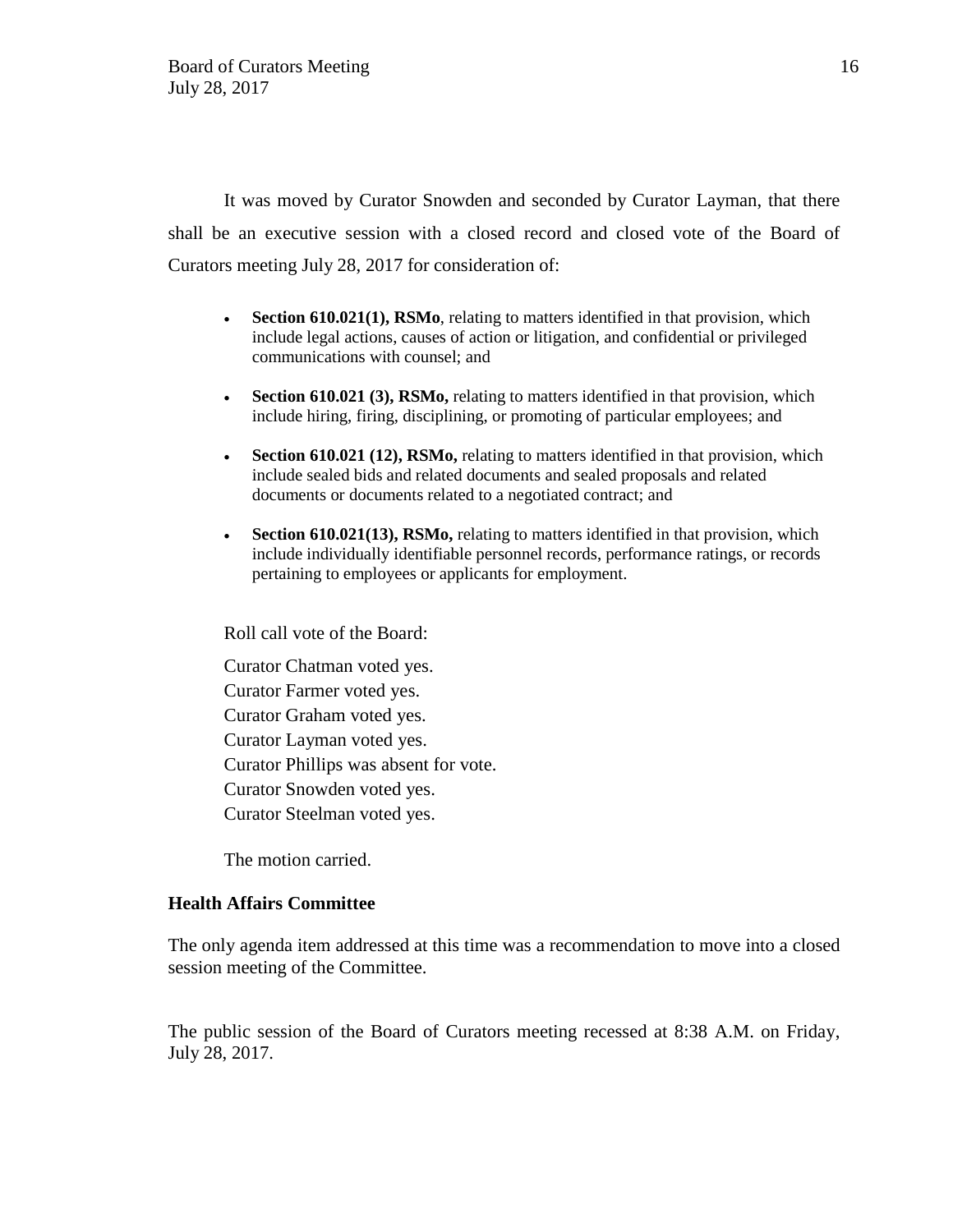# **BOARD OF CURATORS MEETING – EXECUTIVE SESSION**

A meeting of the University of Missouri Board of Curators was convened in executive session at 8:40 A.M., on Friday, July 28, 2017 via TelePresence originating in Ellis Library TelePresence Center, on the University of Missouri campus, Columbia, Missouri and at remote locations via TelePresence and conference telephone pursuant to public notice given of said meeting. Curator Maurice B. Graham, Chairman of the Board of Curators, presided over the meeting.

## Present

The Honorable Darryl M. Chatman The Honorable Jamie L. Farmer The Honorable Maurice B. Graham The Honorable Jeffrey L. Layman The Honorable John R. Phillips The Honorable Phillip H. Snowden The Honorable David L. Steelman

Also Present Dr. Mun Y. Choi, President, University of Missouri System Mr. Stephen J. Owens, General Counsel Ms. Cindy S. Harmon, Secretary of the Board of Curators Mr. Ryan D. Rapp, Vice President for Finance

## **Health Affairs Committee – Executive Session**

Report on contracts, personnel and legal advice – presented by Mr. Robert Hess and Jennifer May

Curator Phillips excused himself from the meeting for the last agenda item due to a conflict of interest.

No action taken by the Board.

The executive session of the Board of Curators meeting recessed at 9:25 A.M. on Friday, July 28, 2017.

## **BOARD OF CURATORS MEETING – PUBLIC SESSION RECONVENED**

A meeting of the University of Missouri Board of Curators was reconvened in public session at 9:30 A.M., on Friday, July 28, 2017 via TelePresence originating in Ellis Library TelePresence Center on the University of Missouri campus, Columbia, Missouri and at remote locations via TelePresence or conference telephone pursuant to public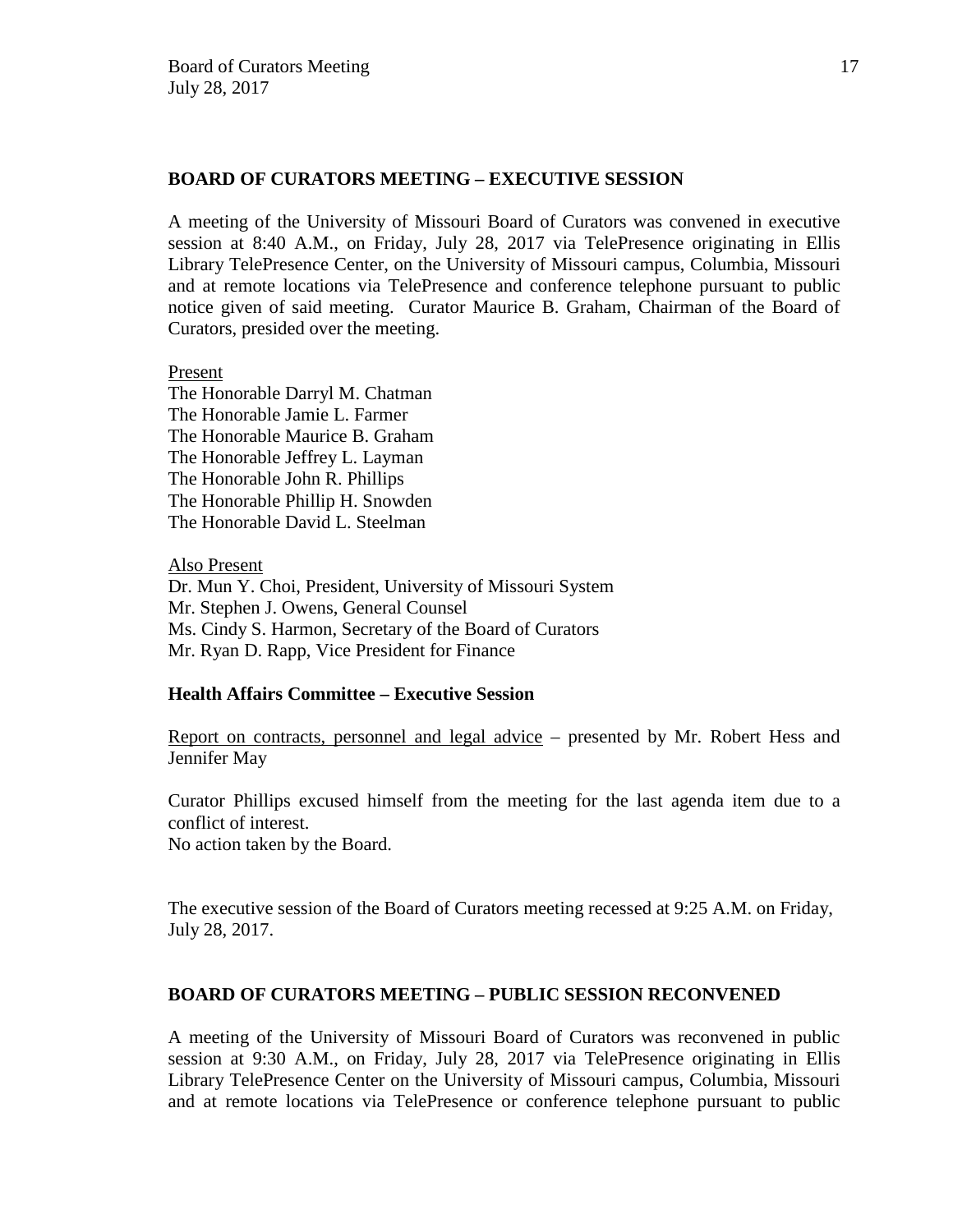notice given of said meeting. Curator Maurice B. Graham, Chairman of the Board of Curators, presided over the meeting.

#### Present

The Honorable Darryl M. Chatman The Honorable Jamie L. Farmer The Honorable Maurice B. Graham The Honorable Jeffrey L. Layman The Honorable John R. Phillips The Honorable Phillip H. Snowden The Honorable David L. Steelman

## Also Present

Dr. Mun Y. Choi, President, University of Missouri System Mr. Stephen J. Owens, General Counsel Ms. Cindy S. Harmon, Secretary of the Board of Curators Dr. Thomas F. George, Chancellor, University of Missouri-St. Louis Dr. Christopher Maples, Interim Chancellor, Missouri University of Science and Technology Mr. Mark McIntosh, Vice President for Research and Economic Development Mr. Leo E. Morton, Chancellor, University of Missouri-Kansas City Ms. E. Jill Pollock, Interim Vice President for Human Resources Mr. Ryan D. Rapp, Interim Vice President for Finance Dr. Garnett Stokes, Interim Chancellor, University of Missouri – Columbia Ms. Suzette Heiman, Interim Director of Communications

## **Health Affairs Committee**

#### Adoption of Resolution Regarding MU Health Compliance

It was moved by Curator Phillips and seconded by Curator Snowden, that the

following action be approved:

The Health Affairs Committee of the Board of Curators of the University of Missouri has made a reasonable inquiry into the operations of the Compliance Program of MU Health (sometimes referred to as University of Missouri Health System or UMHS) including the performance of the Chief Compliance Officer and the Compliance Committee. Based on its inquiry and review, the Health Affairs Committee has concluded that, to the best of its knowledge, UMHS has implemented an effective Compliance Program to meet Federal health care program requirements and the obligations of the Corporate Integrity Agreement. The Secretary of the Board of the Curators is authorized to prepare a separate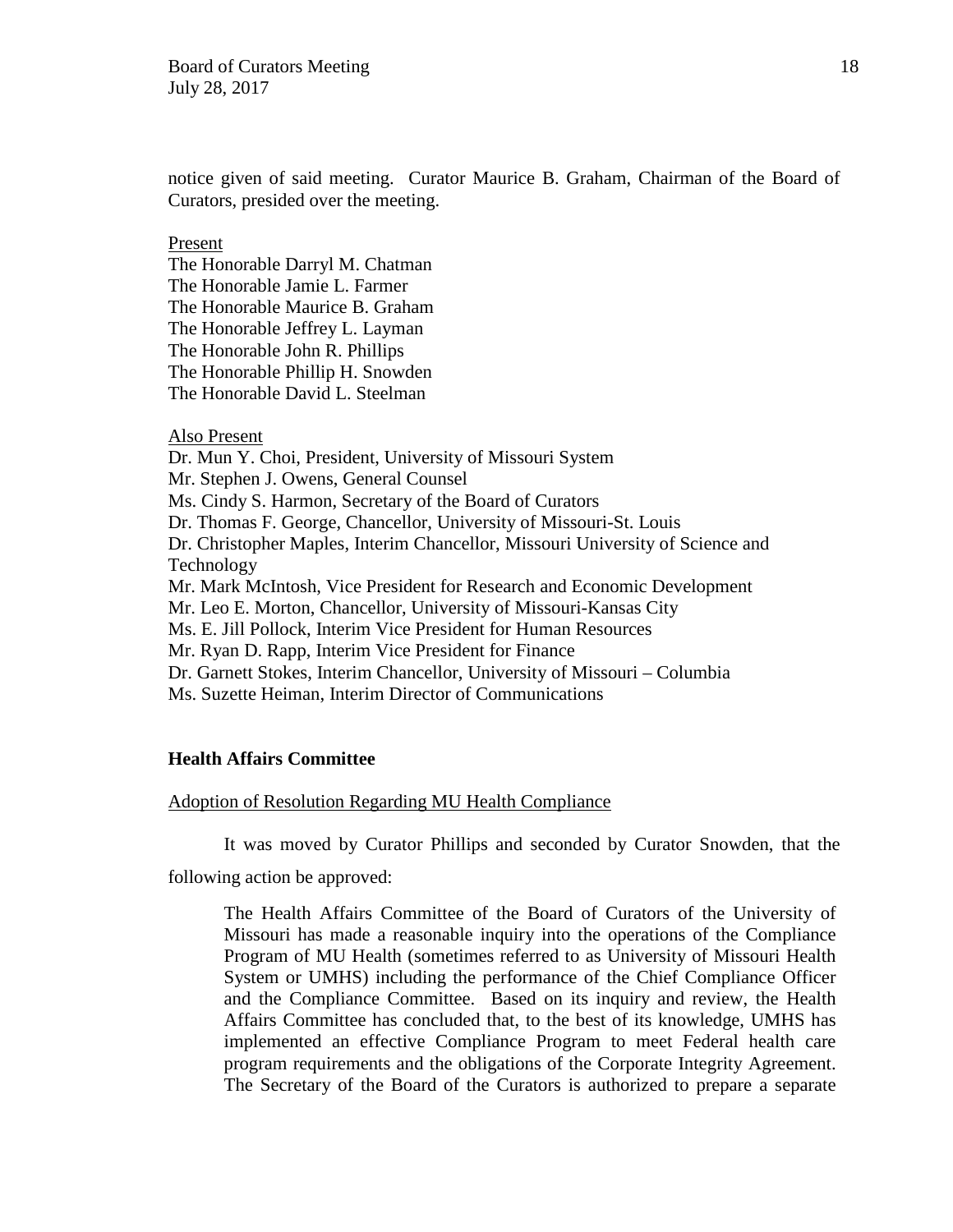form of this resolution to be signed by each member of the Health Affairs Committee.

Roll call vote of Health Affairs Committee

 Mr. Ashworth voted yes. Curator Layman voted yes. Ms. Maledy was absent. Curator Phillips voted yes. Curator Snowden voted yes.

The motion carried.

The Board of Curators delegated authority to the Health Affairs Committee for oversight of the Compliance Program of MU Health.

## **Finance Committee**

Approval of Fiscal Year 2019 State Capital Appropriations Request for Capital Improvements, UM – presented by Vice President Rapp (slides and information on file)

It was recommended by Interim Chancellor Stokes, Chancellor Morton, Interim Chancellor Maples and Chancellor George, endorsed by President Choi, recommended by the Finance Committee, moved by Curator Snowden and seconded by Curator Layman, that the following action be approved:

> That President Choi be authorized to submit to the appropriate state offices the University's Fiscal Year 2019 State Capital Appropriations Request as shown on the schedule presented to the Board of Curators (and as on file with the minutes of this meeting).

Roll call vote Full Board:

Curator Chatman voted yes.

Curator Farmer voted yes.

Curator Graham voted yes.

Curator Layman voted yes.

Curator Phillips voted yes.

Curator Snowden voted yes.

Curator Steelman voted yes.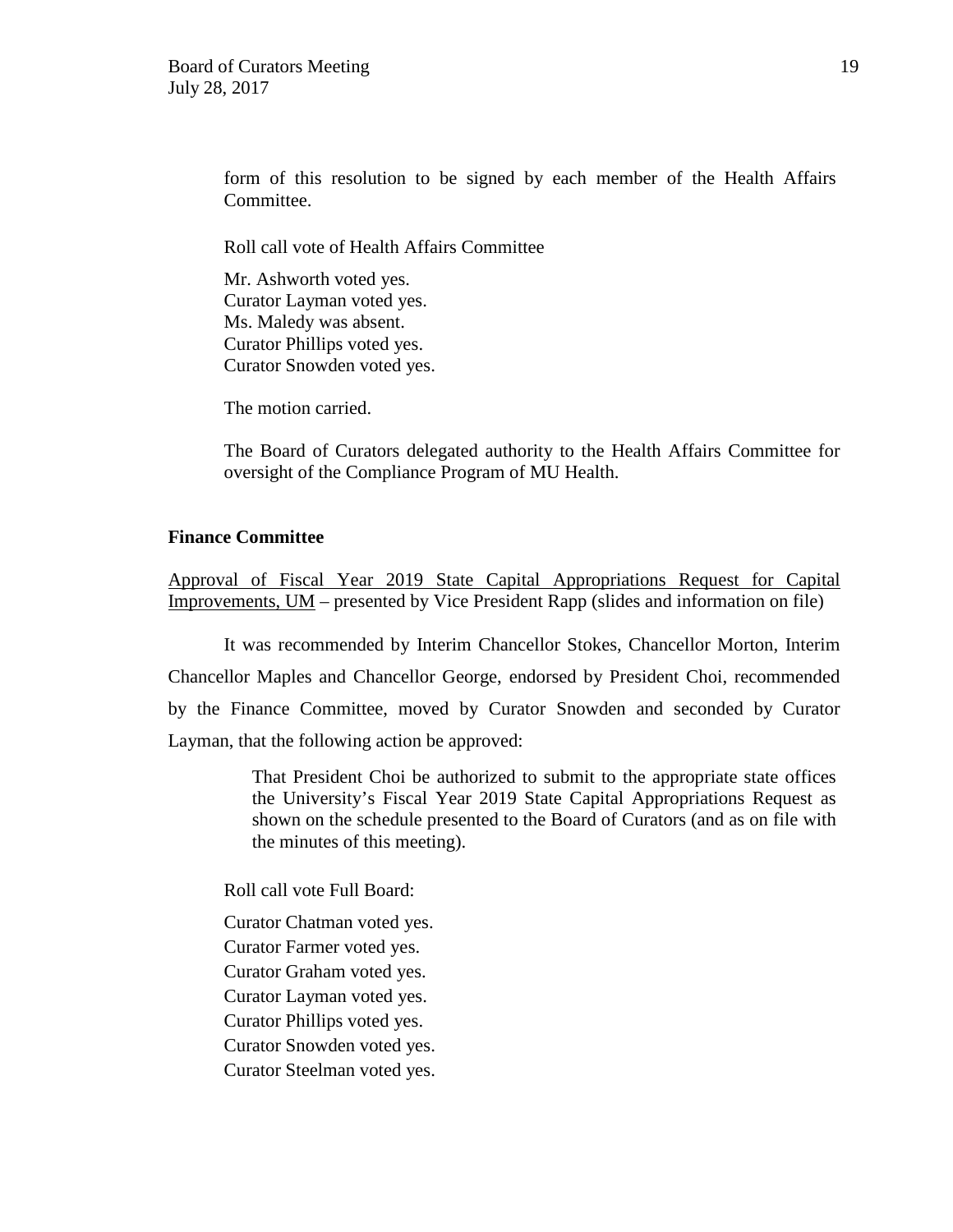The motion carried.

## **General Business**

Good and Welfare of the Board – No discussion.

It was moved by Curator Steelman and seconded by Curator Snowden, that the

public session of the Board of Curators meeting July 28, 2017, be adjourned.

Roll call vote of the Board:

Curator Chatman voted yes. Curator Farmer voted yes. Curator Graham voted yes. Curator Layman voted yes. Curator Phillips voted yes. Curator Snowden voted yes. Curator Steelman voted yes.

The motion carried.

The public session of the Board of Curators meeting was adjourned at 10:12 A.M. on Friday, July 28, 2017.

# **BOARD OF CURATORS MEETING – EXECUTIVE SESSION**

A meeting of the University of Missouri Board of Curators was reconvened in executive session at 10:17 A.M., on Friday, July 28, 2017 via TelePresence originating in Ellis Library TelePresence Center, on the University of Missouri campus, Columbia, Missouri and at remote locations via TelePresence and conference telephone pursuant to public notice given of said meeting. Curator Maurice B. Graham, Chairman of the Board of Curators, presided over the meeting.

Present The Honorable Darryl M. Chatman The Honorable Jamie L. Farmer The Honorable Maurice B. Graham The Honorable Jeffrey L. Layman The Honorable John R. Phillips The Honorable Phillip H. Snowden